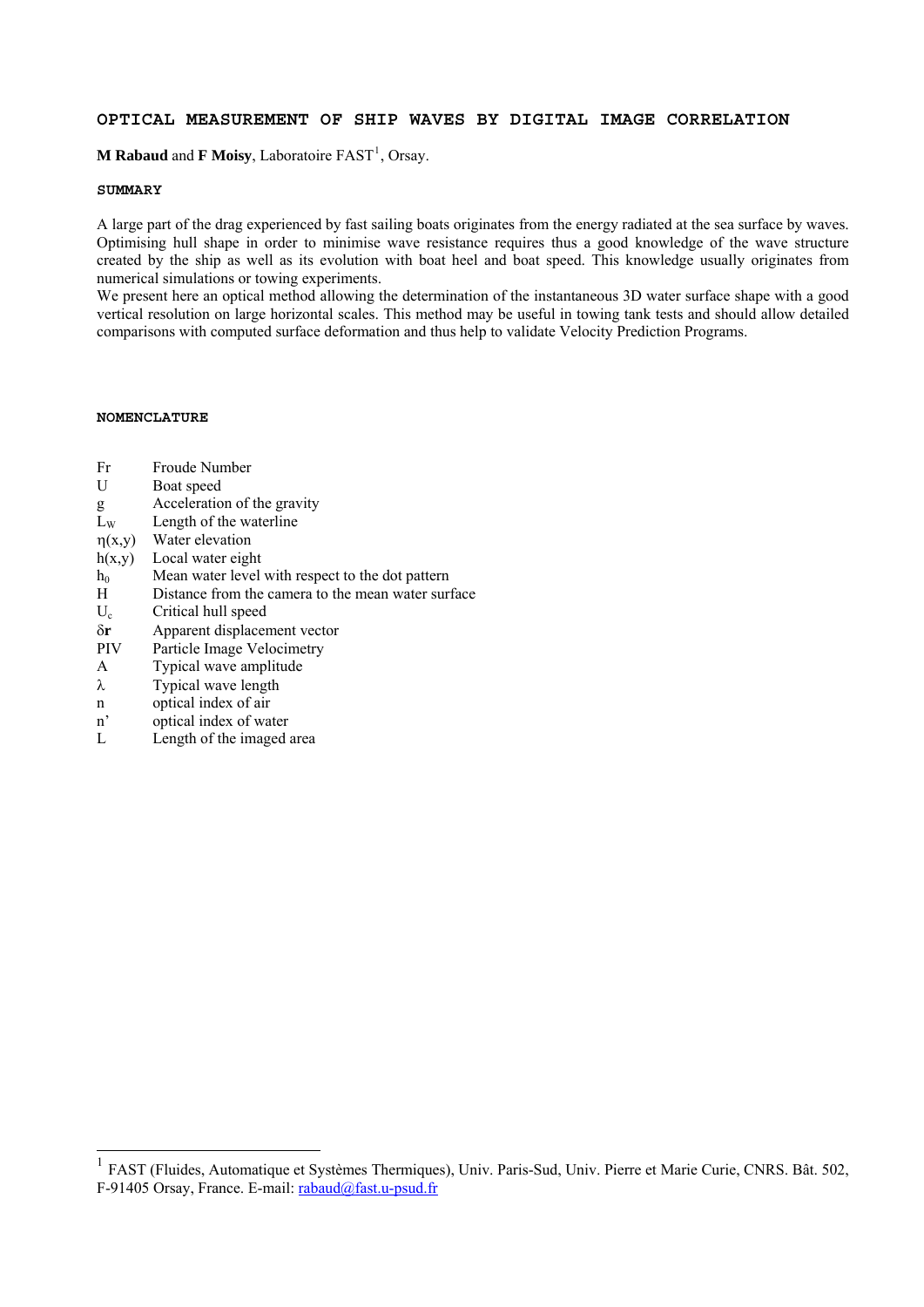#### **1. INTRODUCTION**

A challenging domain in naval research is to design fast sailing boats minimizing the hull drag and more precisely the wave drag. Since the pioneering work of William Froude [1] and Havelock [2], it is known that the drag experienced by a boat increases rapidly when its velocity increases and that most of this increase originates from the energy dissipated in wave formation. Large amplitude waves generated by the motion of the hull are known to be localised in a wedge of half angle 19.5°, the so called Kelvin wedge [3], but the exact wave pattern is a function of the hull shape and orientation, and of the dimensionless Froude number, Fr =  $U/U_c$ , ratio of the boat speed to the critical hull speed:

$$
U_c = \sqrt{\frac{gL_w}{\pi}}.
$$

This critical velocity corresponds to the ship velocity for which the gravity waves moving with the ship have a wavelength equal to twice  $L_W$  the waterline of the boat. When the boat sails faster than this critical hull speed, Fr > 1, the wave resistance decreases, mainly because an increase of the sustentation forces changes the wetted volume of the hull. Most modern fast sailing boats attempt to navigate above  $U_c$  and a good prediction of their performance demands an accurate simulation of the generated wave pattern. These simulations are nowadays more and more accurate [3-6] but comparisons with tank tests are still necessary in particular for unstationary conditions when wind waves or swell are present.

Usual measurements of wave pattern are based on local measurement by resistive, ultrasonic or capacitive probes. These probes or array of probes measure the water level when the boat passes by. From the time evolution  $h(t)$  the profile  $h(x)$  is reconstructed assuming a constant velocity of the boat. The wave resistance can then be deduced by the longitudinal cut method of Sharma [7].

Direct measurement of one height profile at different instants was developed recently, a camera imaging the intersection of a laser sheet with the water interface [8]. However this method requires powerful lasers.

To our knowledge, no method until now was able to measure directly the full 3D water shape. In the present paper we thus address the possibility of measuring instantaneously the surface deformation  $h(x,y)$  with a good horizontal and vertical resolutions using light refraction through the deformed surface. This technique was shown to be simple and very efficient at small scale [9] and a summary of these results is presented in the next section. We will discuss in section 3 the possibility to adapt this technique to measurement in towing tanks.

## **2. PRINCIPE OF THE METHOD**

<span id="page-1-0"></span>Our method is derived from PIV (Particle Image Velocimetry) technique, now currently used in fluid mechanics to determine fluid velocity in one plane.

#### 2.1 EXPERIMENTAL SET-UP

In the present method a camera images randomly located dots (speckle pattern) printed on a plane screen through the air/water interface (Figure 1). A first reference image is taken when the interface is flat, and images taken when the interface is deformed are compared to the reference one.

The dots when seen through the deformed interface appear displaced on a small distance  $\delta r(x,y)$ . To first order, if the camera is far enough and the slope of the interface is not too large, this displacement is proportional to the local slope **grad**(h) of the interface, to the air and water indexes *n* and *n'*, and to the water depth *h<sub>0</sub>*:



Figure 1: Experimental set-up showing the camera above the interface and the dotted screen located at the bottom of the tank.

### 2.2 DETERMINATION OF THE SURFACE SHAPE

The displacement field δ**r** is obtained by processing the reference image and the deformed image using a standard PIV algorithm<sup>[2](#page-1-0)</sup>. As the designed pattern is adjusted to reach the optimal dot concentration (about 50%) and the optimal dot size (few pixels), a subpixel resolution can be easily achieved.

Equation (1) can then be integrated numerically in order to obtain the surface height *h*(x,y). Details of the integration method are given in Ref. 9.

Figure 2 gives an example of surface obtained in a test case with small amplitude plane waves. The visualised

 $\frac{1}{2}$ *e.g.* LaVision GmbH, Anna-Vandenhoeck-Ring 19, 37081, Goettingen, Germany, complemented with the PIVMat toolbox for Matlab, [http://www.fast.u](http://www.fast.u-psud.fr/pivmat)[psud.fr/pivmat.](http://www.fast.u-psud.fr/pivmat)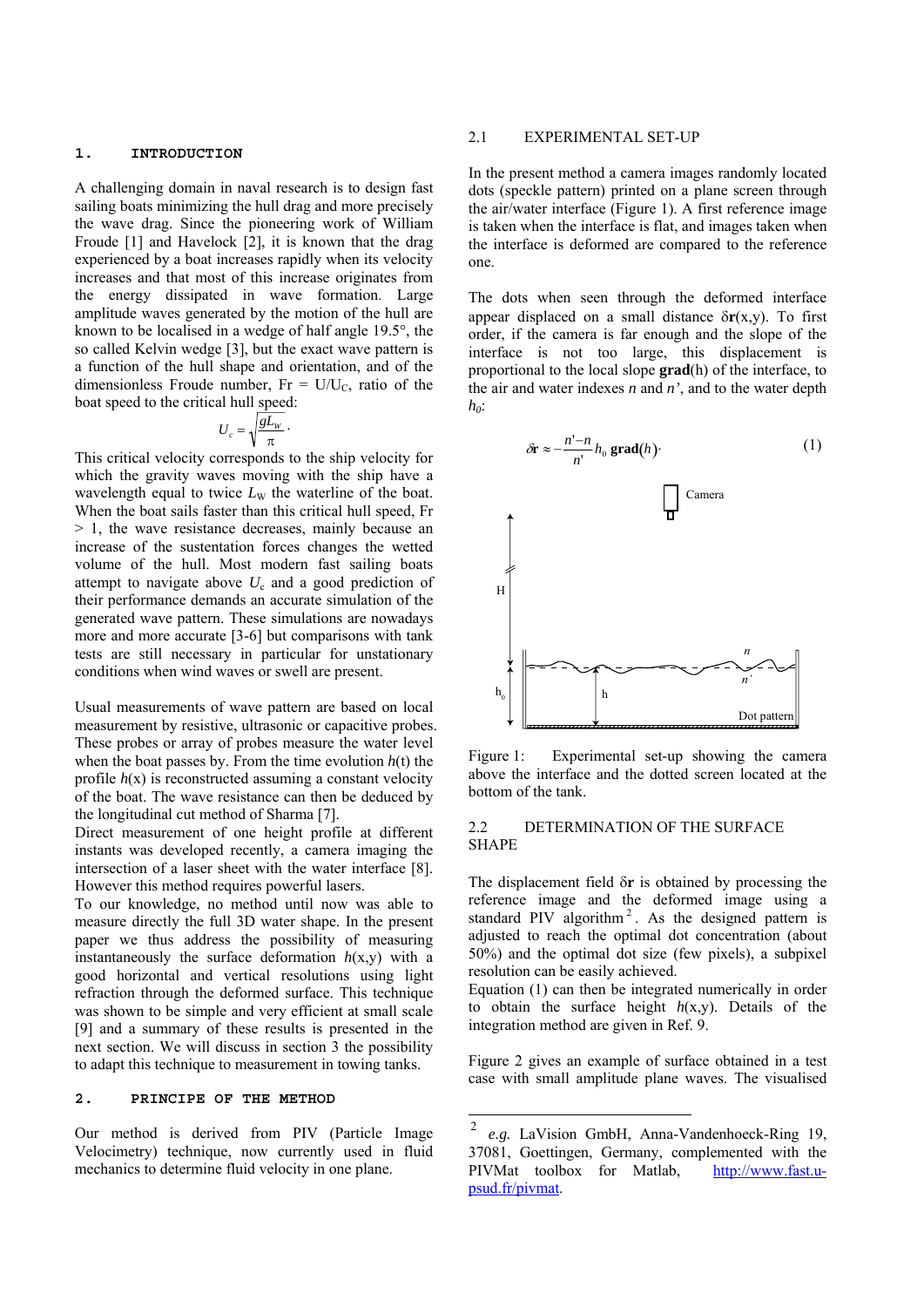domain is of the order of 15 cm x 15 cm, with a horizontal resolution of 0.5 mm and a vertical resolution of the order of few micrometers (1% of the wave amplitude). Small transverse oscillations are clearly visible on the main waves.



Figure 2: Typical surface shape measured with plane waves in a test experiment.

#### **3. ESTIMATED ACHIEVABLE RESOLUTION AND LIMITATIONS FOR TOWING TANK MEASUREMENT**

In a real towing tank, dimensions are very different from the ones of our test case. We selected typical values for a towing tank :  $h_0 = 2$  m for the mean water depth, and an imaged surface of 4 m x 4 m.

With a 2048 x 2048 pixel camera imaging this surface, the pixel size would be of 2 mm. The typical size of the random dots on the bottom should then be of the order of 1 cm. Using PIV windows of 8 x 8 pixels, the *x* and *y* resolution will be of 16 mm, corresponding to 256 x 256 measurement points. As sub-pixel resolution is achievable, displacement of 0.2 mm should in principle be measurable.

In order to be far enough the camera must be located to an altitude  $H > 10$  m for such large image. This is certainly a strong limitation if the ceiling of the towing tank is not high enough, however a 45° mirror could be add in order to use an horizontal optical axes.

With those order of magnitude, equation 1 predicts a slope resolution of 0.02°, and thus a vertical resolution of 6 µm. This excellent vertical resolution is possible because of the very good sensitivity of the PIV method and also because of the very large value of  $h_0$ . However this large value of the distance from the surface to the dot pattern has an important drawback: It will limit the maximum measurable curvature. Indeed the crest of the wave acts as a converging lens, and for monochromatic waves of amplitude A and wavelength  $\lambda$ , as the deformed surface writes  $\eta = Acos(2\pi x/\lambda - \omega t)$ , the focal distance is  $\lambda^2/(\pi^2 A)$ . In order to avoid caustics or too large stretching of the dots this focal distance must remain much larger than the water depth  $h_0$ . If it is not the case, the displacement field is no more invertible [9]. This limits the measurable curvature of the interface:

$$
A < \frac{\lambda^2}{10h_0}.
$$
 (2)

For example with  $\lambda = 1$  m and  $h_0 = 2$  m, Eq. (2) limits the maximum measurable wave amplitude to  $A < 5$  cm.

This limitation on the wave amplitude can be overcome however by decreasing  $h_0$  using an immersed dot screen located above the tank bottom. If this is not possible because of the draft of the hull or because it will alter the wave dispersion (shallow water approximation) the camera can also be put under water and the screen in air above the water surface. This method should then allow observing larger amplitude waves.

#### **4. CONCLUSIONS**

A technique to measure the full deformation of sea surface behind a sailing boat was described. The technique was already tested at small laboratory scale and show very good resolution. We believe that it can easily be adapted to larger scales without many difficulties, as it does not ask for peculiar material or critical optical skills.

### **5. ACKNOWLEDGEMENTS**

The authors acknowledge Kelvin Salsac for his help during the first stages of the experiment.

#### **6. REFERENCES**

- 1. W. THOMSON (Lord KELVIN), 'Popular Lectures and Addresses', Vol. 3, 481-8, London: Macmillan. 1891
- 2. T. H. HAVELOCK, 'The Propagation of Groups of Waves in Dispersive Media, with Application to Waves on Water Produced by a Travelling Disturbance'*, Proc. Roy. Soc. A, 81, 398-430*, 1908
- 3. W. T. TSAI and D. K. YUE, 'Computation of Nonlinear Free Surface Flows', *Ann. Rev. Fluid Mech. 28, 249–278*, 1996
- 4. E. PARAU, J-M. VANDEN-BROECK, 'Nonlinear two- and three-dimensional free surface flows due to moving disturbances', *European Journal Mechanics B/Fluids 21, 643–656*, 2002
- 5. E. O. TUCK, D. C. SCULLEN, and L. LAZAUSKAS, 'Wave Patterns and Minimum Wave Resistance for High-Speed Vessels',  $24<sup>th</sup> Symposium$ *on Naval Hydrodynamics, Fukuoka, Japan* , 8-13 July 2002
- 6. J. GARCIA and E. ONATE, 'An Unstructured Finite Element Solver for Ship Hydrodynamics Problems', *Transactions of the ASME. 70, 18-26*, 2003